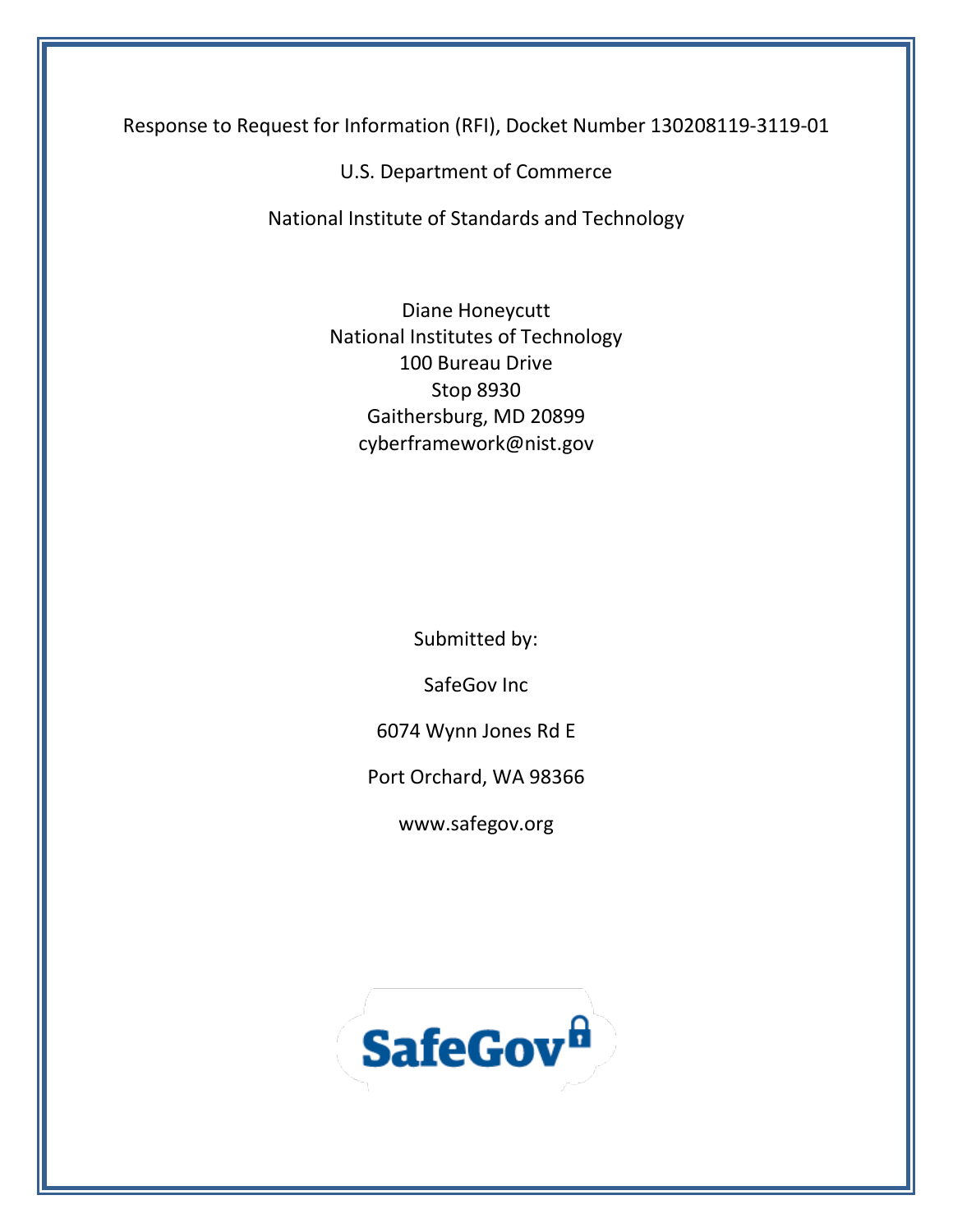### **Purpose**

The purpose of our response is to advocate that NIST in the development of a Cyber Framework for critical infrastructure adopt specific concepts outlined in the Organization Cyber Risk Management Framework. SafeGov.org developed and released this framework in conjunction with the National Academy of Public Administration on March 26, 2013. As originally constructed, the Organization Cyber Risk Management Framework applies to the management of government information systems, as well of those of supporting contractors, but the information security and risk management principles upon which the framework is founded apply equally to the private sector.

Given the shared importance of information security and risk management for critical assets across both the public and private sectors, SafeGov.org is encouraged that NIST is considering critical infrastructure in both the public and private sectors.

### **Introduction to SafeGov.org**

SafeGov.org is a forum for IT providers and leading industry experts dedicated to promoting trusted and responsible cloud computing solutions for the public sector. By fostering a more comprehensive understanding of cloud technologies, including their benefits, capabilities, and limitations, SafeGov.org works to empower government users to make well-informed procurement choices from the growing universe of marketplace offerings.

### **Background**

This response focuses on the second major area for consideration outlined in NIST's RFI on developing a framework to improve critical infrastructure cybersecurity: the "Use of Frameworks, Standards, Guidelines, and Best Practices." As stated above, SafeGov.org views the establishment of a secure baseline; the Organization Cyber Risk Management Framework; and the Organizational Cyber Risk Indicator as critical inputs to the development of a Cybersecurity Framework. The Organization Cyber Risk Management Framework promotes the creation of an adaptable, threat- and vulnerability-oriented approach to cyber risk management that is equally applicable to the public and private sectors, including critical infrastructure. This framework was first released in a report titled *Measuring What Matters: Reducing Risk by Rethinking How We Evaluate Cybersecurity.*

The Organization Cyber Risk Management Framework was designed to provide a new way for government to improve and evaluate the maturity of information and information systems in compliance with FISMA. It encourages the creation of an improved risk management feedback loop involving senior agency leaders and IT managers, Inspectors General, and third-party certification and accreditation organizations. In developing this framework, the SafeGov.org team consulted the U.S. Department of Energy's Electricity Subsector Cybersecurity Capability Maturity Model (ES-C2M2), as well as numerous government and industry stakeholders.

The use of this risk management framework rests on the establishment of a secure baseline, which includes Critical Security Controls and automated continuous monitoring, diagnostics, and mitigation, as well as the creation of a threat model. In evaluating risks to information and information systems above and beyond this security baseline, the framework also calls for the evaluation of information security capabilities across ten domains of information management. These domains acknowledge the interconnections between technical capabilities, organizational policies and processes, and personnel capabilities. They include:

1. Asset, Change, and Configuration Management;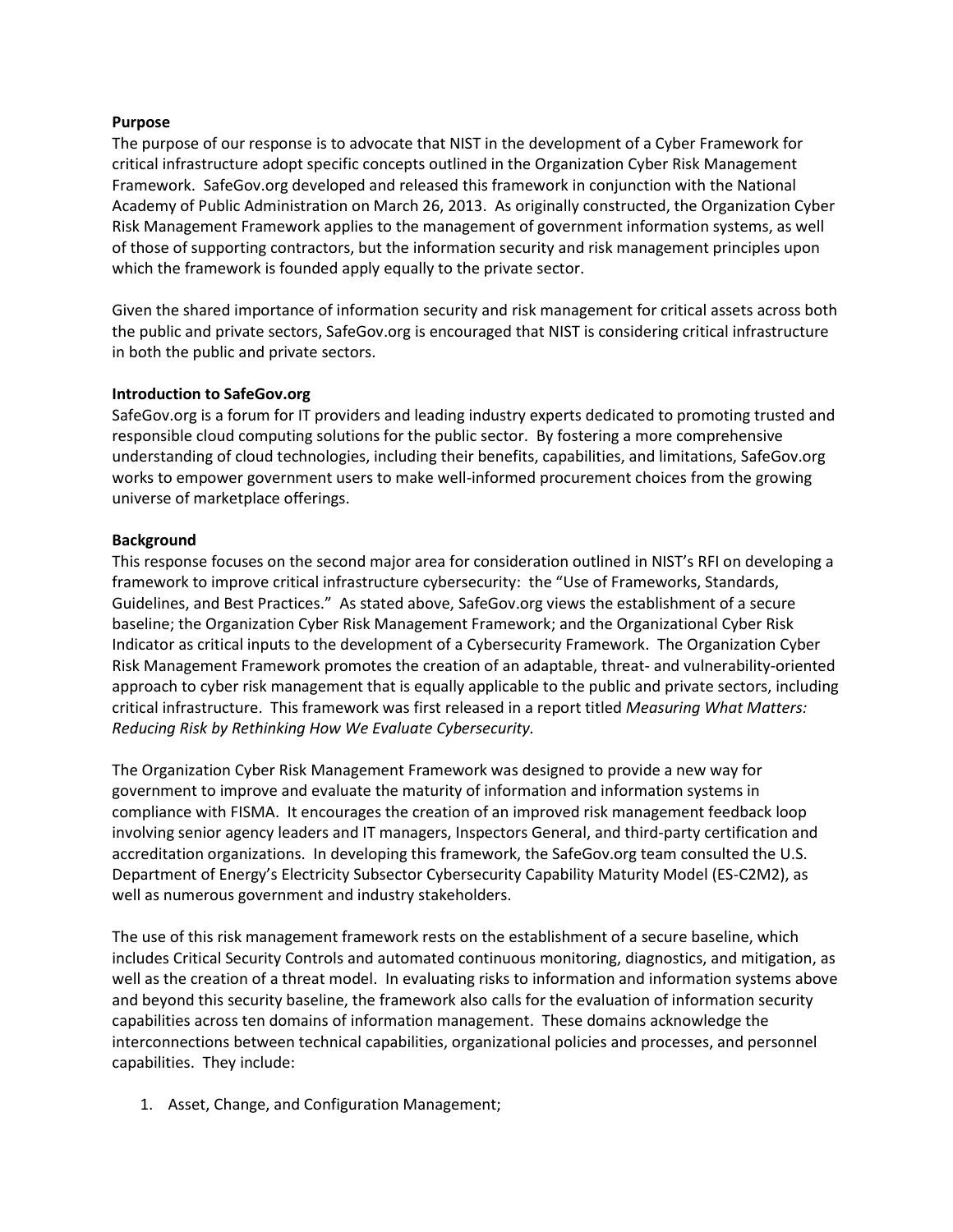- 2. Access Management;
- 3. Identity Management;
- 4. Data Management and Protection;
- 5. Threat and Vulnerability Management;
- 6. Situational Awareness;
- 7. Information Sharing;
- 8. Workforce and External Dependencies Management;
- 9. Incident Response, Monitoring, and Continuity of Operations (COOP) Planning; and,
- 10. Program Management.

The framework promotes the use of independent third-party assessment organizations to verify the technical implementation of the secure baseline and other appropriate technical controls. The Federal Accounting Standards Advisory Board (FASAB) or a similar board could establish and agree upon generally accepted security principles for critical infrastructure in accordance with the above information security domains which would factor into the overall framework evaluation process.

Finally, the framework calls for the creation of an Organization Cyber Risk Indicator, a quantitative measure that would measure an organization's cybersecurity capabilities against known threats and vulnerabilities. When combined with robust cross-sector information sharing, this framework would enable a flexible and comprehensive means of addressing cyber risk management. The use of an approach that is broadly applicable across the public and private sectors would assist in protecting all critical national assets—public and private—and promote critical information sharing.

## **Summary of Organization Cyber Risk Management Framework**

The framework is designed to foster continuous feedback among agency leaders, Inspectors General, and other oversight organizations. It does this by linking the central features of any comprehensive cybersecurity strategy (including agency threat assessments, risk mitigation action plans, information security management, and recommendations from IG information security evaluations) to agency cybersecurity investments and strategic management. This is easily transferable to critical infrastructure by substituting the company leadership, board of directors, and independent auditors for government personnel.

In order for agencies to transition to the risk management framework approach, the framework advocates that a fundamental set of capabilities (a secure baseline) must be in place that encompasses automated continuous monitoring, diagnostics, and mitigation, as well as the implementation of Critical Security Controls. Once these baseline practices are in place, agencies (and same in the case of critical infrastructure) should develop a clear understanding of the threats they face in their current operating environment, and how those threats could be realized. A strong threat model, which includes an agency's current and future operating environment, is critical to any effective risk management strategy. Once the threat model is developed and applied, agency leaders should identify key organizational mission priorities and map these priorities to critical assets and essential functions. Only by defining organizational mission priorities, known threats, critical assets, and essential functions can agencies determine their desired risk profile and the appropriate controls required to address those threats.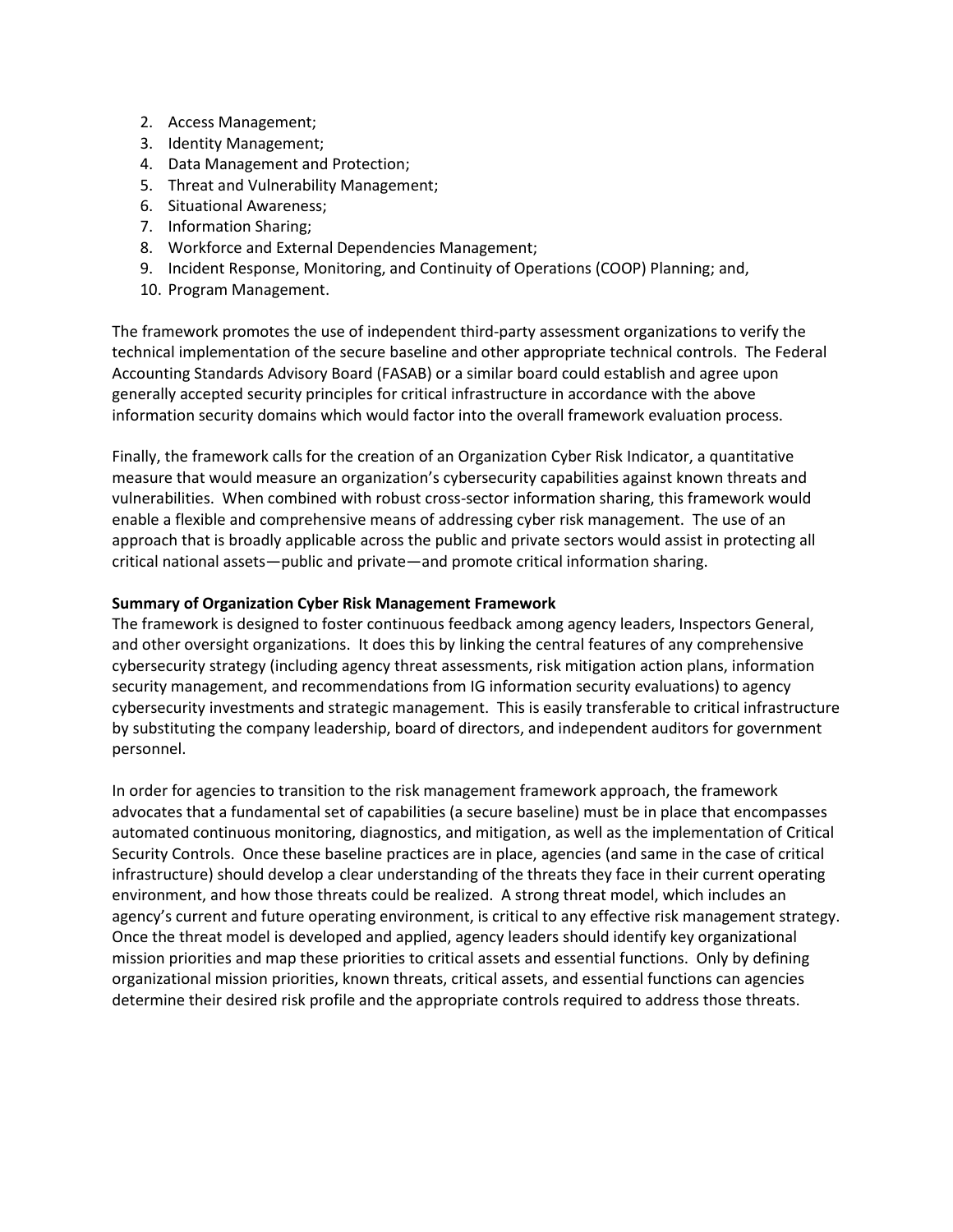

Different agencies and different sectors will face different threats and must, therefore, tailor their risk mitigation strategies to their individual needs. The public health analogy works here as well. Some of us need to do little more than engage in good personal hygiene (the baseline), while a few of us who are more at risk need to take additional steps to protect ourselves and the larger community.

In the second phase, IGs (or private sector auditors) will be able evaluate the maturity of the processes associated with information security, threat mitigation, and risk management based on the department or agency's chosen risk attributes and security controls. (NOTE: In the case of the private sector, the evaluation could be conducted in conjunction with internal audit groups and/or the external auditors.) External third-party audits may not be necessary or useful for all sectors and should not be universally required in the Cybersecurity Framework. The FASAB, to which companies already prepare statements in accordance with collaborative and voluntary standards, or a similar board could establish and agree upon generally accepted security principles for critical infrastructure. These principles would describe capabilities and risk attributes of critical infrastructure entities—not define processes or technologies used to achieve them.

The evaluation process will be outcome-oriented, draw upon live and scenario-based tests of information systems, and result in a prioritized list of recommendations for risk mitigation. These tests could be performed by independent third-party assessment organizations to maximize efficiencies and fill existing skill gaps in the case of certain types of critical infrastructure entities. Together, this approach is intended to facilitate communication within agency management, especially among CIOs and the IGs, to address the identified deficiencies. The evaluation will be conducted across ten separate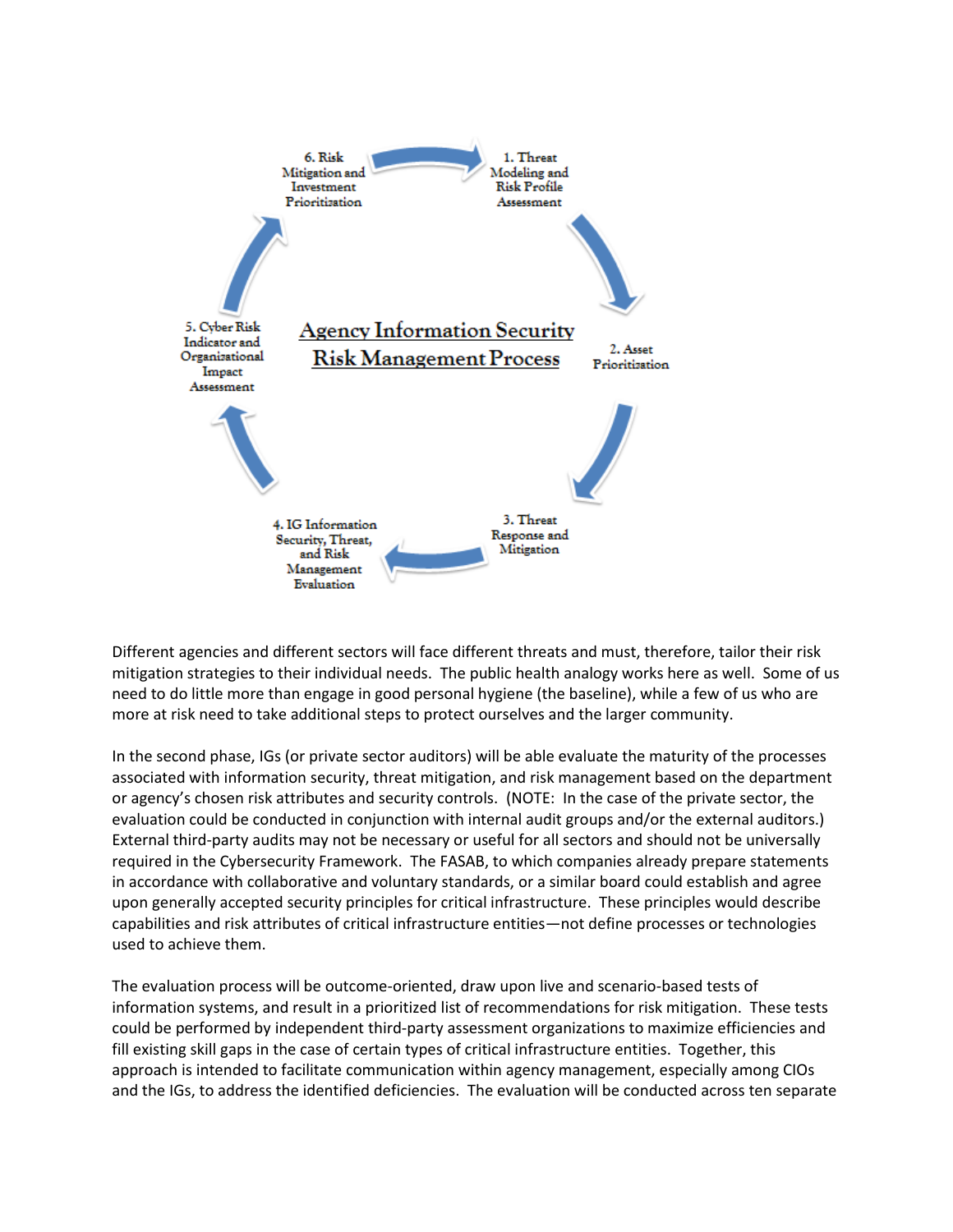domains of information management to acknowledge the interconnections between technical capabilities, organizational policies and processes, and personnel capabilities.

In the final phase, security officials will calculate an organization cyber risk indicator by using a formula that aggregates the measured outputs of the IG evaluation process. The cyber risk indicator reflects the capacity of an agency to manage threats based on their existing operating environments and organizational priorities. Agency leaders can then use this cyber risk indicator alongside a list of prioritized risk mitigation recommendations to address ongoing vulnerabilities and improve how they manage risk and implement information security controls. By making agency leaders more aware of the evolving threat environment and their own risk mitigation capabilities, these processes will help them make better operational decisions, more effectively target their information security investments, and plan for the future more strategically.

# **Applications of the Framework for Critical Infrastructure**

As conceived, this framework identifies key concepts and processes that are applicable for both private and public sector entities. In creating a Cybersecurity Framework for critical infrastructure, NIST should first identify a secure baseline that all designated critical infrastructure providers, as well as critical government assets, should meet. The Organization Cyber Risk Management framework suggests that these baseline requirements include the implementation of automated continuous monitoring and mitigation and the Critical Security Controls. To eliminate vulnerabilities above and beyond these requirements, specific standards and capabilities pertinent to the ten information security management domains could be developed and implemented. In some cases, these standards already exist and would not need to be developed. Desired risk attributes and corresponding information security management capabilities could be determined on a sector-specific basis or, in some cases, on a more tailored basis according to the type of entity or essential functions in question.

The framework also advocates that organizations develop a threat model as a foundation for risk management decisions and improvement to existing information security protections. This threat model could identify sector-specific threats, as well as acknowledge broader threats across the national security ecosystem. Finally, the Organization Cyber Risk Management Framework calls for the use of an Organizational Cyber Risk Indicator, which is intended to help an organization's senior leadership evaluate existing vulnerabilities and risk management decisions against known threats.

Beyond these elements, it is important that the Organization Cyber Risk indicator incorporate consequence information in order to prioritize the types of infrastructure and contextualize threat and vulnerability information. In addition, a cohesive information sharing construct should also be created to facilitate the communication of threats across and within sectors. The nature of this system is outside the scope of the Organization Cyber Risk Management Framework, but should be included in the further development of a cyber risk management approach.

## **Recommendations for Stakeholder Outreach**

The Organization Cyber Risk Management Framework was developed using an iterative and collaborative approach to leverage the input of more than 20 senior government and industry IT leaders. We began by creating a draft framework that identified key themes by drawing from the work of multiple entities, including NIST, DHS, DOE, GSA, and OMB. The draft framework was shared with key